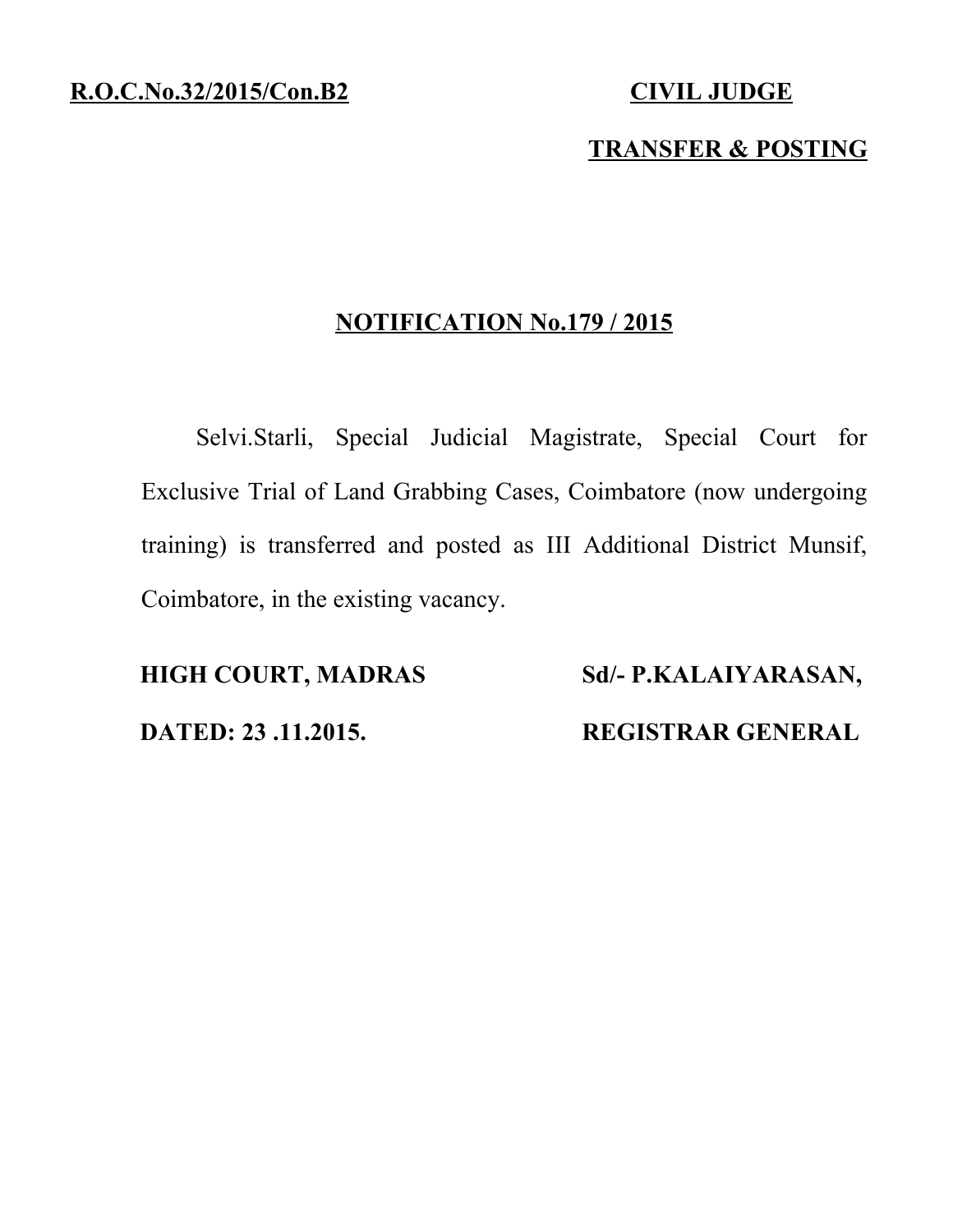### **R.O.C.No.32/2015/Con-B2**

#### **OFFICIAL MEMORANDUM**

Sub: Courts and Judges – Civil Judge – Transfer and posting - Notification issued - Joining instructions - Issued.

Ref: High Court's Notification No.179 / 2015, dated :20.11.2015.

..................

Selvi Starli, Special Judicial Magistrate, Special Court for Exclusive Trial of Land Grabbing Cases, Coimbatore, now undergoing On-the-job training, who has been transferred and posted as III Additional District Munsif, Coimbatore, in the High Court's Notification cited above, is required to hand over charge of her post to the Judicial Magistrate, No.V, Coimbatore and take charge of the post of III Additional District Munsif, Coimbatore, immediately and continue to undergo the training as per the schedule of the Tamil Nadu State Judicial Academy, Chennai.

The Judicial Magistrate, No.V, Coimbatore, is required to hold full additional charge of the post of Special Judicial Magistrate, Special